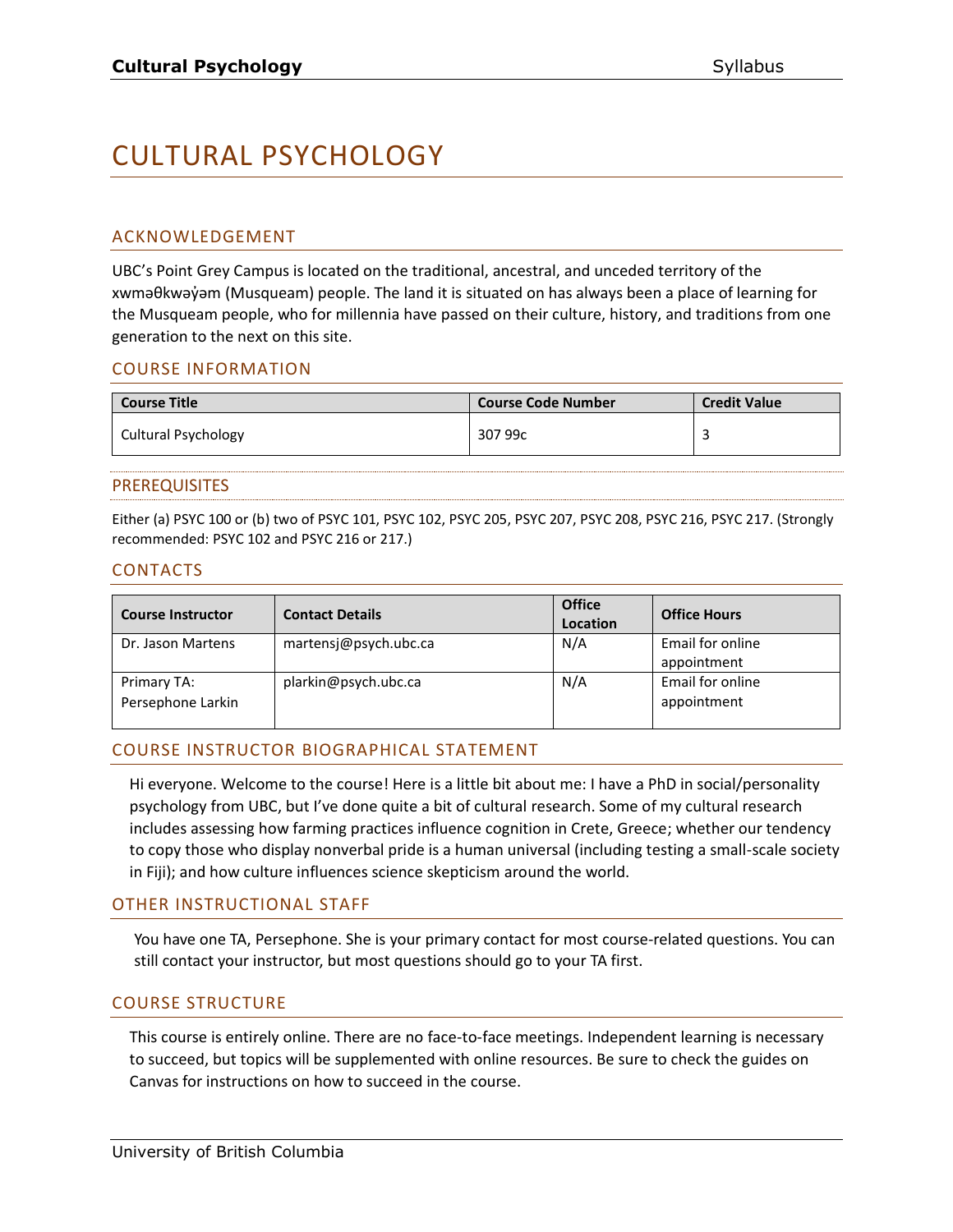# SCHEDULE OF TOPICS

Besides the items in **bold**, the schedule is recommended to help you keep up with the course. You have a bit of freedom on when you complete certain tasks (e.g., when you read the chapters). The bold items are subject to change, but every effort will be made to stick to the schedule. However, unforeseen circumstances might warrant a change (e.g., serious IT issues at UBC, illness, pandemic, etc.), but any change will be communicated to you through Canvas or your university email.

| <b>Weeks</b>      | <b>Module</b>                                                                              | <b>Topics/Notes</b>                                                                                                                                                                                                                       | <b>Readings</b>     |
|-------------------|--------------------------------------------------------------------------------------------|-------------------------------------------------------------------------------------------------------------------------------------------------------------------------------------------------------------------------------------------|---------------------|
| January $10 - 25$ | 1 - Where Does<br>Culture Come From,<br>Why Does it Matter,<br>and How Can We<br>Study it? | Week's Topics:<br>Introduction; Culture and<br>human nature; Cultural<br>evolution; Cultural<br>Interview 1; Exam 1 on<br>Module 1 (chapters 1-3<br>and associated resources)                                                             | Chapters 1, 2, 3    |
| Ends February 10  | 2 - How Does Culture<br>Come to Shape<br>People?                                           | Week's Topics: Methods;<br>Development and<br>socialization; Self and<br>personality; Cultural<br>Interview 2; Exam 2 on<br>Module 2 (chapters 4-6<br>and associated resources)                                                           | Chapters 4, 5, 6    |
| Ends March 7      | 3 - Multicultural<br>Societies and How<br>Culture Influences<br>What we Want and<br>Feel   | Week's Topics: Living in<br>multicultural worlds;<br>Motivation; Emotions;<br><b>Cultural Interview 3; Exam</b><br>3 on Module 3 (chapters<br>7, 8, 10 and associated<br>resources); NO CLASS<br><b>February 21-25 (Reading</b><br>break) | Chapters 7, 8, 10   |
| Ends March 24     | 4 - How Culture<br>Shapes How we Think,<br>Value, and Have<br>Relationships                | <b>Week's Topics: Cognition</b><br>and perception; Attraction<br>and relationships; Morality<br>and religion; Cultural<br>Interview 4; Exam 4 on<br>Module 4 (chapters 9, 11,<br>and 12 and associated<br>resources)                      | Chapters 9, 11, 12  |
| Ends April 8      | 5 - Culture in Our<br>Health and Work                                                      | <b>Week's Topics: Physical</b><br>health; Mental health;<br>Organizations, leadership<br>and justice; Last day to<br>submit the Poster Project                                                                                            | Chapters 13, 14, 15 |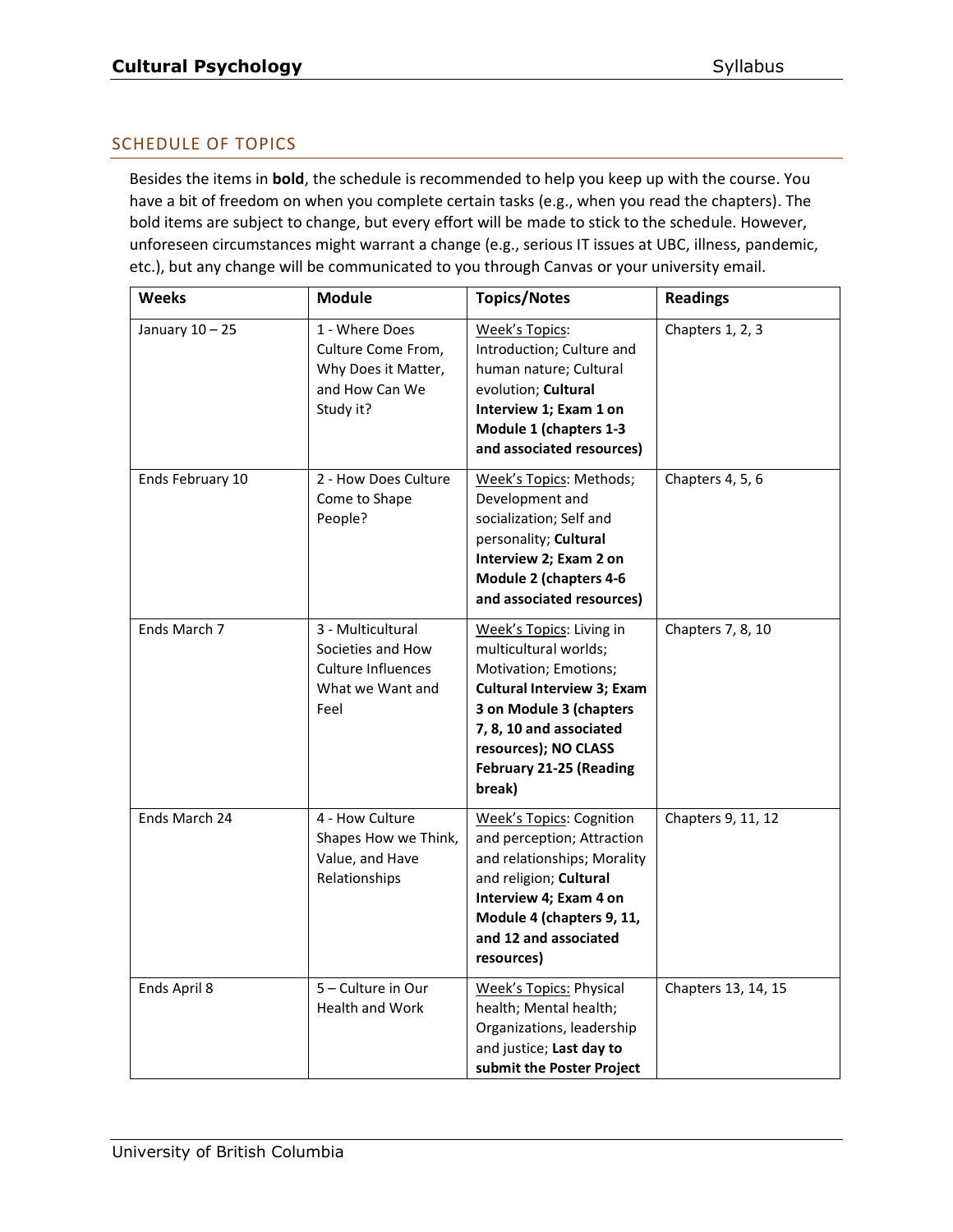|                                       | <b>is April 8</b> , which is last day<br>of class |  |
|---------------------------------------|---------------------------------------------------|--|
| Final Exam Period: April<br>$12 - 27$ | There is NO final exam for<br>this course         |  |

# LEARNING OUTCOMES

This course will explore how culture influences human psychology. The relations between culture and psychology are both complex and profound. We'll be considering a number of difficult questions including: What is human nature? How do culture and self make each other up? What methodologies can we use to study culture in psychology? How do various ways of thinking differ across cultures? What happens when different cultures collide? How do cultures change or persist over time? The goals of the course are to introduce you to the field of cultural psychology, stimulate critical thinking and analytic skills generally, and help you think about your own values from a cultural perspective.

# LEARNING ACTIVITIES

Without regular meetings to prime you when tasks are to be completed, it is your responsibility to keep up with the content of the class. You should go on Canvas and check your UBC email regularly to ensure you do not miss important information. Being active in discussions will contribute to your knowledge retention.

#### LEARNING MATERIALS

Heine, S. J. (2020). Cultural Psychology. 4th Edition. New York: W. W. Norton.

Previous editions do not contain the same material, so they are not recommended. The  $4<sup>th</sup>$  edition is the latest edition and reorganizes content and adds a new chapter, so it is rather different from previous versions. The textbook can be purchased at the UBC bookstore. It might be available through other third party dealers. Feel free to use alternative formats (e.g., e-texts, used texts, etc.).

Canvas will be used heavily. Your exams will all be completed on Canvas, and this is the primary means of communicating with you and distributing other resources. You must have access to Canvas (e.g., computer and internet access) to complete this course.

#### ASSESSMENTS OF LEARNING

4 Module exams worth 17% each, 68% total, will occur after each of the first 4 modules. There is no module exam for the last module, and no final exam. The exams are multiple choice and completed on Canvas. 4 cultural interviews worth 3% each, 12% total, will occur after each of the first 4 modules. The poster project is worth 20% and can be submitted at any time, but it must be submitted before the end of the course (the official last day of class) and include content from each module.

Assessments are not usually marked if they are late and will result in a score of 0. However, if late assessments are approved by your instructor, a 10% penalty per day (including weekends) might be applied, and it cannot be more than 1 day late. Previously arranged and excused missed assessments are either omitted (with other content re-weighted) or done at another time, at the instructor's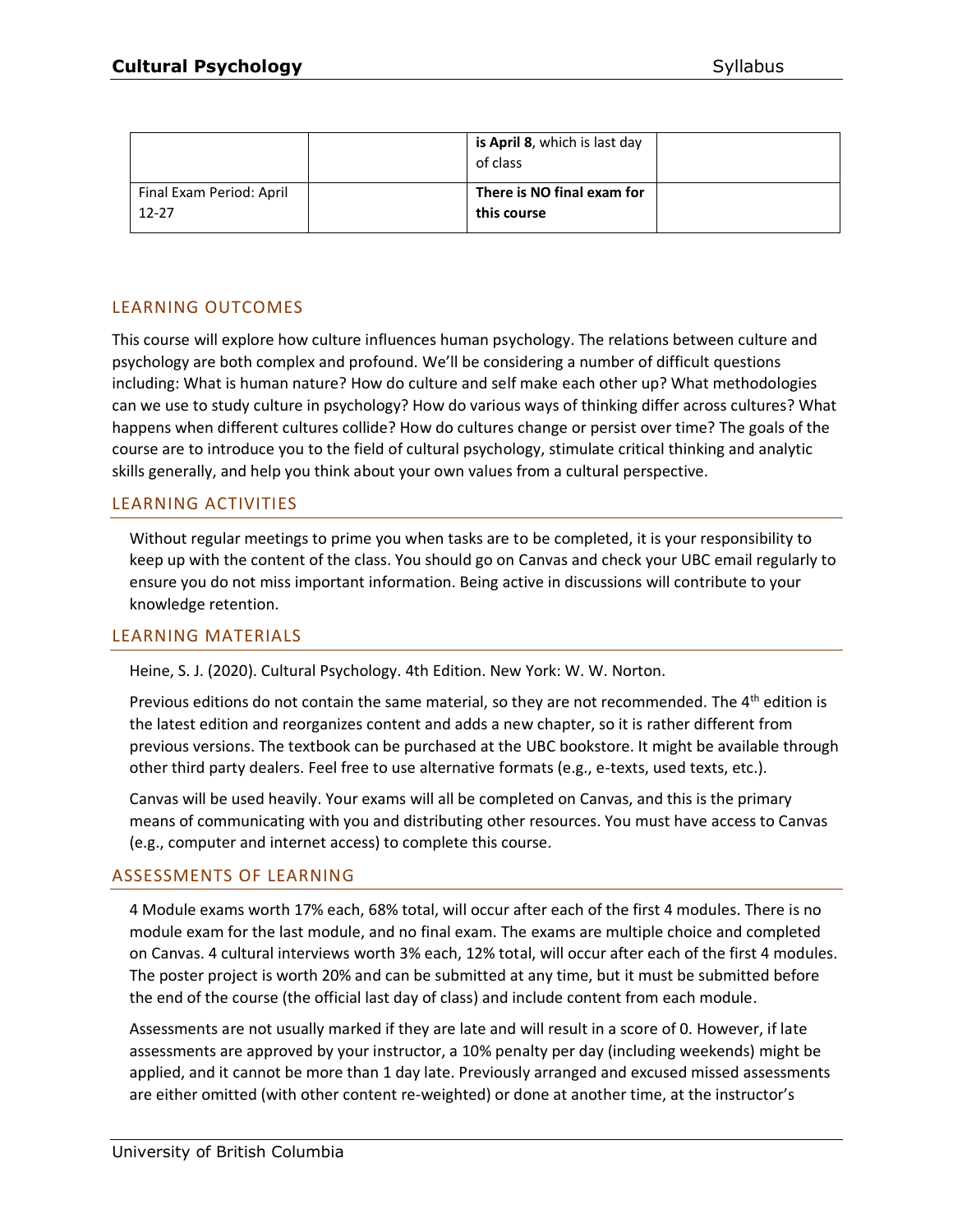discretion. Typical accepted reasons for missing an assessment include being ill or on jury duty. If you know you might miss an assessment, you should tell your instructor right away and before the assessment is due if possible.

#### UNIVERSITY POLICIES

UBC provides resources to support student learning and to maintain healthy lifestyles but recognizes that sometimes crises arise and so there are additional resources to access including those for survivors of sexual violence. UBC values respect for the person and ideas of all members of the academic community. Harassment and discrimination are not tolerated nor is suppression of academic freedom. UBC provides appropriate accommodation for students with disabilities and for religious observances. UBC values academic honesty and students are expected to acknowledge the ideas generated by others and to uphold the highest academic standards in all of their actions.

Details of the policies and how to access support are available on **[the UBC Senate website.](https://senate.ubc.ca/policies-resources-support-student-success)**

## OTHER POLICIES

#### **Departmental policy on grade distribution**

All psychology courses are required to meet the grade distributions as described below. This is done in order to "maintain equality among sections and conformity to University, Faculty, and Department norms". Thus scaling of grades may take place. If the grades are scaled, any extra credits that are earned will be added to your grades after the scaling. Because of the potential need for scaling, "students should therefore note that an unofficial grade given by an instructor might be changed by the faculty, department, or school. Grades are not official until they appear on a student's academic record."

|               | <b>Class Performance</b> |    | Mean Standard Deviation |
|---------------|--------------------------|----|-------------------------|
|               |                          |    |                         |
| Good class    |                          |    |                         |
| Average class |                          | 68 |                         |
| Weak class    |                          | 66 |                         |
|               |                          |    |                         |

#### **Psyc 300 and 400-level courses**

#### **Academic Dishonesty**

Please review the UBC Calendar "Academic regulations" for the university policy on cheating, plagiarism, and other forms of academic dishonesty. Also visit www.arts.ubc.ca and go to the students' section for useful information on avoiding plagiarism and on correct documentation. The Department of Psychology is currently implementing software designed to detect cheating on multiple choice exams. This software will be used to analyze the response patterns of all students taking these exams, and suspicious parties will be pursued to the fullest extent dictated by the guidelines of the University.